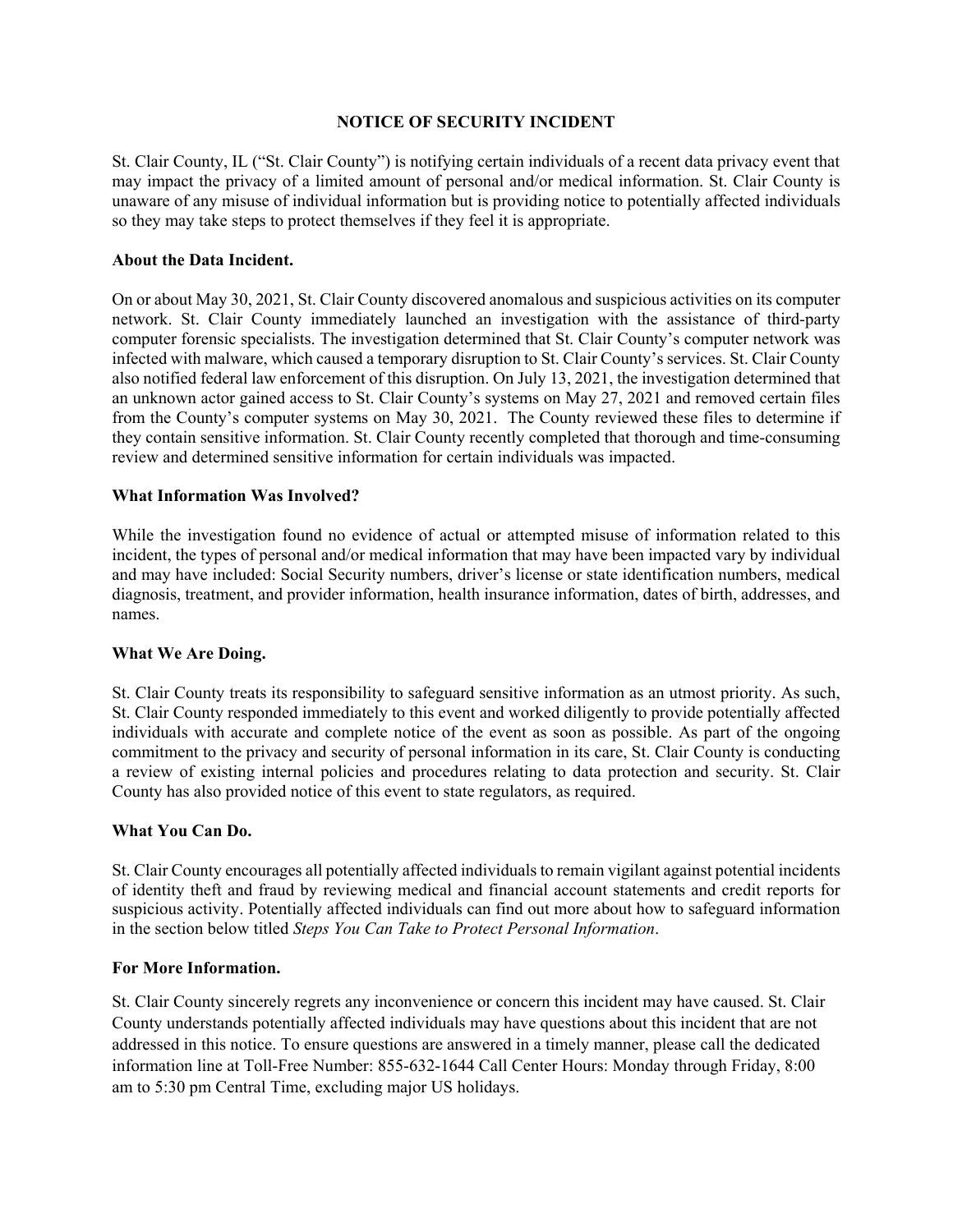If you think you may be affected but did not receive a letter, please call the dedicated hotline.

## **STEPS YOU CAN TAKE TO PROTECT PERSONAL INFORMATION**

## **Monitor Your Accounts**

Under U.S. law, a consumer is entitled to one free credit report annually from each of the three major credit reporting bureaus, Equifax, Experian, and TransUnion. To order your free credit report, visit www.annualcreditreport.com or call, toll-free, 1-877-322-8228. You may also directly contact the three major credit reporting bureaus listed below to request a free copy of your credit report.

Consumers have the right to place an initial or extended "fraud alert" on a credit file at no cost. An initial fraud alert is a 1-year alert that is placed on a consumer's credit file. Upon seeing a fraud alert display on a consumer's credit file, a business is required to take steps to verify the consumer's identity before extending new credit. If you are a victim of identity theft, you are entitled to an extended fraud alert, which is a fraud alert lasting seven years. Should you wish to place a fraud alert, please contact any one of the three major credit reporting bureaus listed below.

As an alternative to a fraud alert, consumers have the right to place a "credit freeze" on a credit report, which will prohibit a credit bureau from releasing information in the credit report without the consumer's express authorization. The credit freeze is designed to prevent credit, loans, and services from being approved in your name without your consent. However, you should be aware that using a credit freeze to take control over who gets access to the personal and financial information in your credit report may delay, interfere with, or prohibit the timely approval of any subsequent request or application you make regarding a new loan, credit, mortgage, or any other account involving the extension of credit. Pursuant to federal law, you cannot be charged to place or lift a credit freeze on your credit report. To request a security freeze, you will need to provide the following information:

- 1. Full name (including middle initial as well as Jr., Sr., II, III, etc.);
- 2. Social Security number;
- 3. Date of birth;
- 4. Addresses for the prior two to five years;
- 5. Proof of current address, such as a current utility bill or telephone bill;
- 6. A legible photocopy of a government-issued identification card (state driver's license or ID card, etc.); and
- 7. A copy of either the police report, investigative report, or complaint to a law enforcement agency concerning identity theft if you are a victim of identity theft.

Should you wish to place a credit freeze, please contact the three major credit reporting bureaus listed below:

| Equifax                                  | <b>Experian</b>                | TransUnion                                                        |
|------------------------------------------|--------------------------------|-------------------------------------------------------------------|
| https://www.equifax.com/personal/credit- |                                | https://www.transunion.com/credit-                                |
| report-services/                         | https://www.experian.com/help/ | help                                                              |
| 888-298-0045                             | 1-888-397-3742                 | 833-395-6938                                                      |
| Equifax Fraud Alert, P.O. Box 105069     |                                | Experian Fraud Alert, P.O. Box   TransUnion Fraud Alert, P.O. Box |
| Atlanta, GA 30348-5069                   | 9554, Allen, TX 75013          | 2000, Chester, PA 19016                                           |
| Equifax Credit Freeze, P.O. Box 105788   | Experian Credit Freeze, P.O.   | TransUnion Credit Freeze, P.O.                                    |
| Atlanta, GA 30348-5788                   | Box 9554, Allen, TX 75013      | Box 160, Woodlyn, PA 19094                                        |

# **Additional Information**